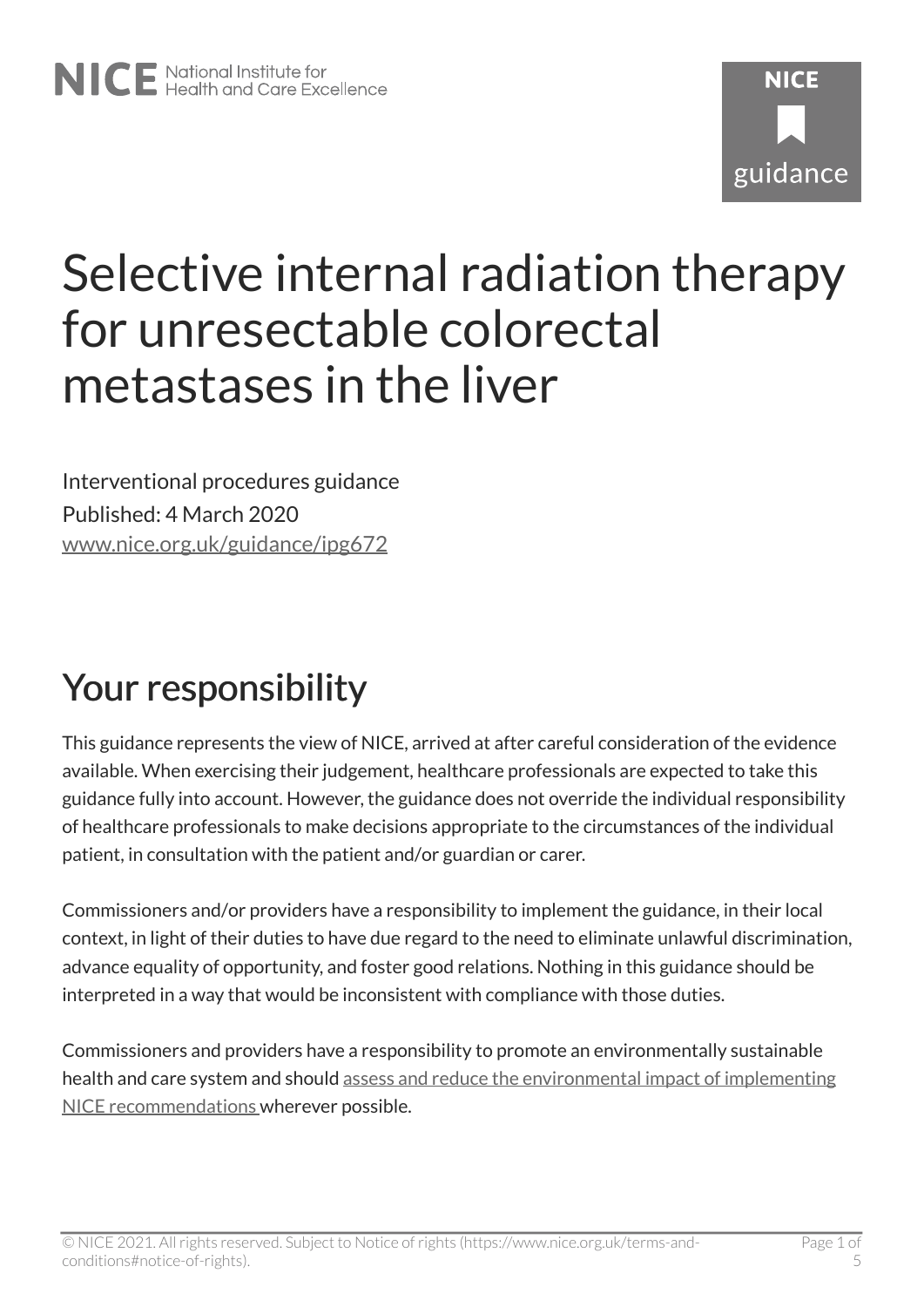This guidance replaces IPG401.

#### 1 Recommendations

- 1.1 Evidence on the safety of selective internal radiation therapy (SIRT) for unresectable colorectal metastases in the liver shows there can be serious complications, but these are well recognised and infrequent.
	- In people who cannot tolerate chemotherapy or have liver metastases that are refractory to chemotherapy, there is evidence of efficacy but this is limited, particularly for important outcomes such as quality of life. Therefore, in these people, this procedure should only be used with special arrangements for clinical governance, consent, and audit or research. Find out [what special arrangements mean on the NICE](https://www.nice.org.uk/about/what-we-do/our-programmes/nice-guidance/interventional-procedures-guidance/recommendations) [interventional procedures guidance page.](https://www.nice.org.uk/about/what-we-do/our-programmes/nice-guidance/interventional-procedures-guidance/recommendations)
	- In people who can have chemotherapy, evidence on overall survival and quality of life is inadequate in quality. Therefore, in these people, this procedure should only be used in the context of research. Find out [what only in research means on the NICE](https://www.nice.org.uk/about/what-we-do/our-programmes/nice-guidance/interventional-procedures-guidance/recommendations)  [interventional procedures guidance page.](https://www.nice.org.uk/about/what-we-do/our-programmes/nice-guidance/interventional-procedures-guidance/recommendations)
- 1.2 Clinicians wishing to do SIRT for unresectable colorectal metastases in the liver, in people who cannot have chemotherapy or have liver metastases that are refractory to chemotherapy, should:
	- Inform the clinical governance leads in their NHS trusts.
	- Give patients clear written information to support [shared decision making,](https://www.nice.org.uk/about/what-we-do/our-programmes/nice-guidance/nice-guidelines/shared-decision-making) including [NICE's information for the public.](http://www.nice.org.uk/guidance/IPG672/InformationForPublic)
	- Ensure that patients understand the procedure's safety and efficacy, as well as any uncertainties about these.
	- Audit and review clinical outcomes of all patients having the procedure. Clinicians should enter details for all patients having SIRT for unresectable colorectal metastases in the liver onto a suitable register.
- 1.3 Patient selection should be done by a specialist hepatobiliary cancer multidisciplinary team that can offer the full range of treatment options for this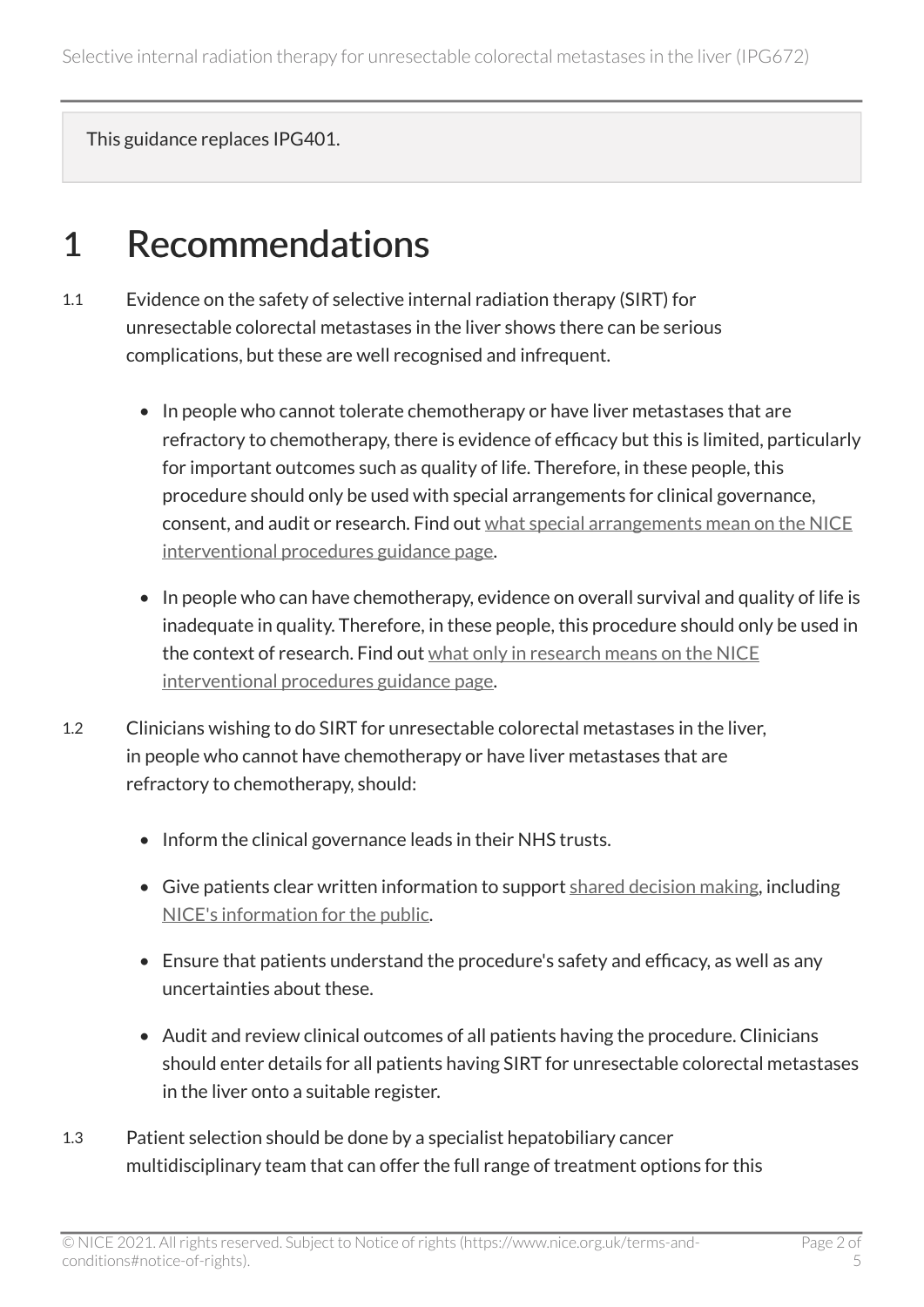condition.

- 1.4 This procedure should only be done by clinicians with specific training in SIRT including techniques to minimise the risk of damage to surrounding tissue.
- 1.5 Further research should report details of patient selection, whether the primary colorectal tumour arose in the left or right side of the colon, extrahepatic disease, and tumour-to-liver volume. Outcomes should include survival and quality of life.
- 1.6 NICE may update the guidance on publication of further evidence.

# 2 The condition, current treatments and procedure

#### The condition

2.1 Around 30% to 50% of people with colorectal cancer have liver metastases at the time of presentation or develop them during the course of the disease.

#### Current treatments

2.2 Treatment of liver (hepatic) metastases depends on their extent and location. For unresectable tumours, treatment options include thermal ablation techniques, chemotherapy, different types of arterial embolisation therapy and external beam radiotherapy.

#### The procedure

- 2.3 Selective internal radiation therapy (SIRT; also known as radioembolisation) can be used as palliative treatment for unresectable colorectal metastases in the liver.
- 2.4 SIRT involves delivering microspheres containing radionuclides that emit beta radiation directly into the tumour. This aims to minimise the risk of radiation damage to surrounding healthy tissue. Using local anaesthesia and fluoroscopic guidance, the radioactive microspheres are injected into branches of the hepatic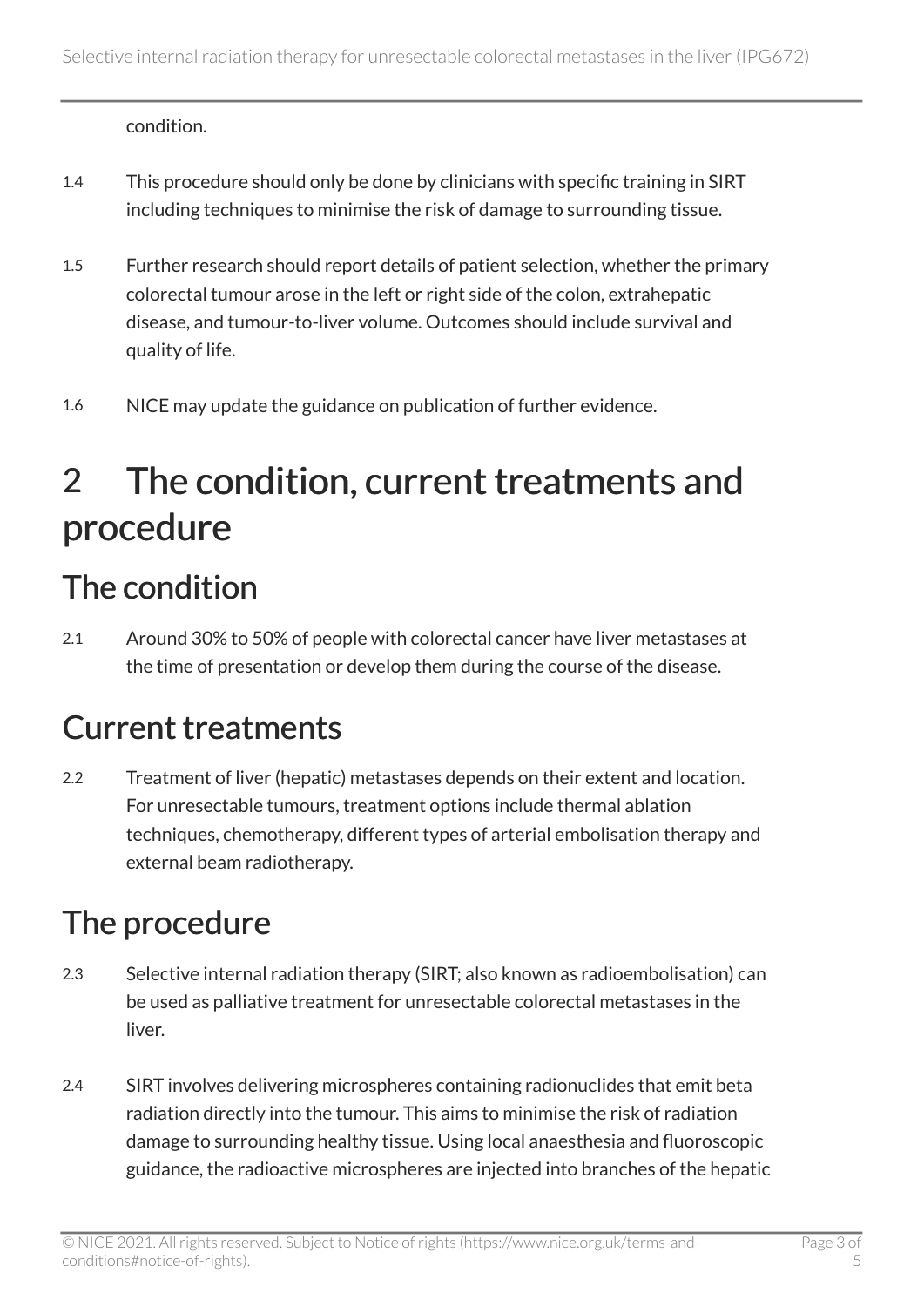artery supplying the tumour. A percutaneous approach is used through the femoral or radial artery. The microspheres lodge in small arteries within and surrounding the tumour, releasing high doses of radiation directly into it. The procedure may be repeated depending on the response.

## 3 Committee considerations

#### The evidence

- 3.1 NICE did a rapid review of the published literature on the efficacy and safety of this procedure. This comprised a comprehensive literature search and detailed review of the evidence from 8 sources, which was discussed by the committee. The evidence included 3 publications from 4 randomised controlled trials (3 were analysed together in a single report and 2 of these 3 were also used for a post-hoc analysis, reported in a single study), 2 non-randomised comparative studies and 3 case series. It is presented in table 2 of the interventional [procedures overview.](https://www.nice.org.uk/guidance/ipg672/evidence) Other relevant literature is in the appendix of the overview.
- 3.2 The specialist advisers and the committee considered the key efficacy outcomes to be: quality of life, survival and reduction in tumour volume.
- 3.3 The specialist advisers and the committee considered the key safety outcomes to be: hepatic toxicity, abdominal pain and haematological toxicity.
- 3.4 Patient commentary was sought but none was received.

#### Committee comments

- 3.5 The committee was advised that the benefit is greater for patients with limited extrahepatic disease and tumour-to-liver volumes below 25%.
- 3.6 There are different types of microspheres used. There are also different types of radionuclides used, but the evidence discussed by the committee only included studies using yttrium.
- 3.7 The committee was told that dosimetry in this procedure is complex and needs significant expertise.